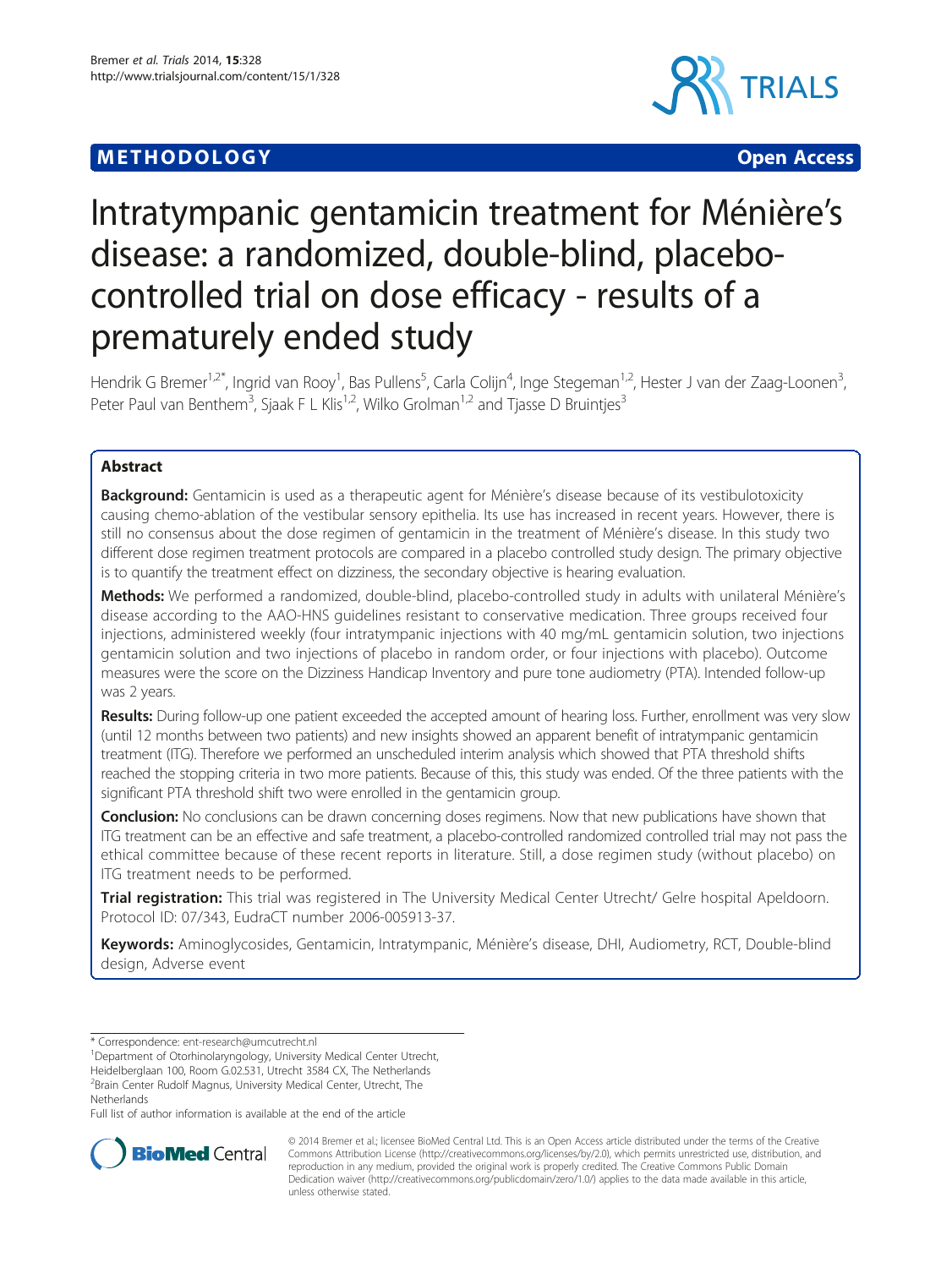# Background

Ménière's disease (MD) is an invalidating illness characterized by attacks of vertigo with hearing loss, tinnitus, and/or aural fullness of the affected ear. The exact origin of this disease is not known, but it is generally accepted that endolymphatic hydrops is the pathophysiological substrate. Treatment, besides advises on living habits and diet, exists of medication. This treatment gives unsatisfying results in many cases. The natural course of this disease often results in a decline of the sensitivity of the vestibular peripheral system and progressive hearing loss [[1](#page-4-0)]. Gentamicin is an aminoglycoside antibiotic that is applied systemically for serious infections. Some of the adverse events of gentamicin treatment are vestibulotoxicity and cochleotoxicity. A common feature of aminoglycoside ototoxicity is that delayed hearing impairment can occur after cessation of treatment. This delay is affected by different factors and takes place at multiple levels. Aminoglycosides enter the cochlea rapidly following administration (systemic and intratympanic) and reach a plateau within 0.5 to 3 h after application. Clearance from peri- and endolymph is slow and aminoglycosides persist in the inner ear fluids and tissues long after the drug has been removed from the blood by renal clearance. The drugs may persist in the inner ear fluids for months after treatment and this may account for delayed hair cell degeneration.

For several reasons gentamicin is more vestibulotoxic than cochleotoxic [\[2\]](#page-4-0). Intratympanic gentamicin treatment (ITG) for control of vertigo has become popular worldwide. In this treatment gentamicin solution is applied in the middle ear with the aim of damaging the vestibular hair cells with an intended result of a decrease (or disappearing) of vertigo complaints while preserving hearing [[1,3](#page-4-0)-[6](#page-4-0)].

Several studies have been published about this topic. These are mainly descriptive studies that used different gentamicin concentrations and administration protocols. Unambiguous in these publications is the high success rate in reducing the number of vertigo attacks. However, still obscure is the best treatment scheme and optimal concentration of gentamicin. Two dose regimen protocols are mostly used. One model uses a fixed number of administrations (fixed dose regimen) and the other model uses a titration regimen where gentamicin is administered until attacks disappeared or other terms are reached [[3,7-13\]](#page-4-0). Different papers, including two meta-analyses, showed that the degree in dizziness control is not related to the amount of vestibular functional loss after ITG treatment [\[7,10,11\]](#page-4-0). There are to date a few placebo-controlled studies on this topic available; for example, the study by Stokroos et al. (2004) [\[14\]](#page-4-0) used a titration model and the study by Postema et al. (2008) [\[15\]](#page-4-0) used a fixed dose regimen. Although the studies used a different treatment protocol, both studies demonstrated the efficacy of gentamicin treatment for Ménière's disease when compared to placebo treatment. A weakness of these studies is the limited follow-up time. Stokroos et al. used a follow-up period of 6 months and Postema et al. of 12 months. The advice of the Committee on Hearing and Equilibrium of the American Association of Otolaryngology - Head and Neck Surgery (1995) is to use a follow-up of at least 24 months, taking into consideration the expected placebo effects (Committee on Hearing and Disequilibrium, 1995). In this study we compare the efficacy of two different administration protocols. One uses four injections with gentamicin solution (40 mg/mL) versus two injections with gentamicin solution (40 mg/mL), both compared to placebo treatment. The main question is whether ablation of the peripheral vestibular system (four injections) gives a better clinical result than more subtle damage to the peripheral vestibular system (two injections). Secondary outcome is the effect of treatment on hearing. Numbers of injections are based on the studies by Stokroos et al. (1.5 +/- 0.5 injections) and Postema et al. (4 weekly injections). The fact that to date no placebocontrolled dose efficacy study is available is an extra argument for a placebo group. We expect a better clinical result after four injections with gentamicin solution.

# Methods

The study was started in two hospitals, the University Medical Center in Utrecht (UMC Utrecht) and Gelre Hospital Apeldoorn. Before entering the study all patients gave written informed consent for participation in the study. Patients were eligible for the study if they had been diagnosed as having unilateral Ménière's disease according to the 1995 AAO-HNS criteria: two or more spontaneous episodes of vertigo each lasting 20 min or longer, sensorineural hearing loss documented audiometrically in the diseased ear and the presence of tinnitus, and/or aural fullness in this ear. Causes other than Ménière's disease were excluded by a diagnostic protocol, including vestibular tests, MRI of the cerebellopontine angle, clinical history, and physical examination. Other inclusion criteria were: Ménière's disease resistant to conservative medical treatment executed longer than 6 months, (that is, Dizziness Handicap Score of at least 30 points) and ability to provide written informed consent. Patients had to have compromised hearing on the affected side without fluctuations. Exclusion criteria were ipsilateral middle ear pathology, contralateral ear pathology or contralateral hearing loss, allergy for aminoglycosides, or earlier treatment with intratympanic gentamicin. After ITG treatment patients were advised to visit the physiotherapist for, for example, Cawthorn-Cooksey exercises or other patient-specific exercises. Approval of the study was granted by the medical ethics testing committee (METC) of both the University Medical Center Utrecht and Gelre Hospitals Apeldoorn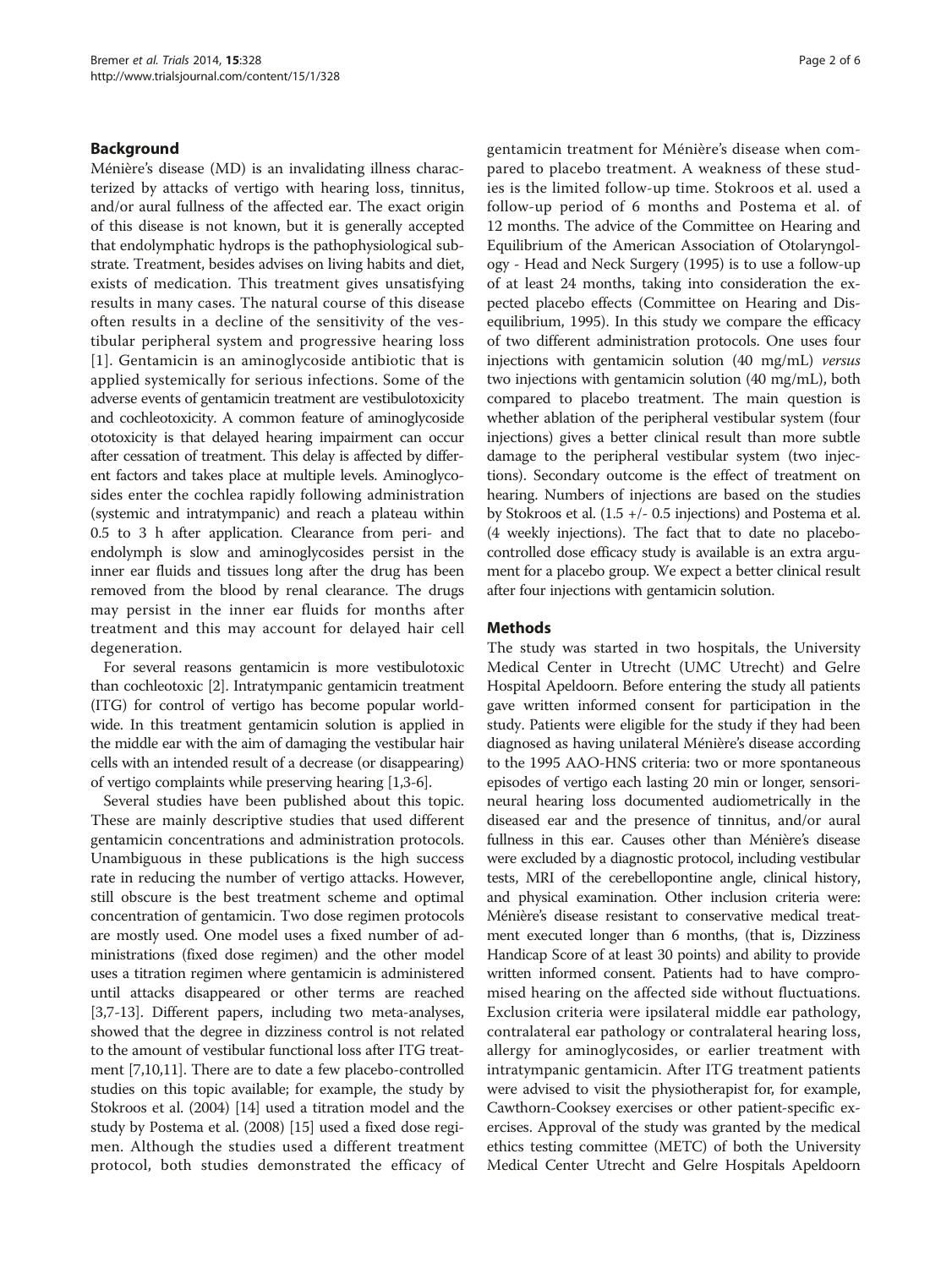(on 30 December 2008, Protocol ID: 07/343, EudraCT number 2006-005913-37).

For assignment of the participants a computer-generated list of random numbers was used. Patients were randomized to one of three treatment groups. The three groups all received four weekly intratympanic injections. Group 1 received placebo injections (sterile NaCl 0.9% solution), group 2 received two injections with gentamicin 40 mg/mL and two injections with placebo in random order, and group 3 received four injections with gentamicin 40 mg/mL. After treatment the intended follow-up period was 2 years. Threemonthly questionnaires were taken by telephone. If there was any problem the patients were free to contact one of the researchers and all the time they were free to withdraw from the study. At the end of the follow-up a last audiogram, ENG, and the DHI questionnaire were taken.

Primary outcome parameter was the total score on the Dizziness Handicap Inventory (DHI). The DHI is a standardized and validated questionnaire assessing impairments due to dizziness [\[16](#page-4-0)-[18\]](#page-4-0). It comprises 25 items, leading to a score range from 0 to 100, with higher scores indicating more perceived impairments. The secondary outcome parameter was hearing loss. Intended follow-up was 2 years. Stopping criteria were the occurrence of SUSARs (Suspected Unexpected Serious Adverse Reactions), one of which was an average hearing deterioration of 30 dB or more over the frequencies of 500, 1,000, 2,000, and 4,000 Hz of the treated ear, or an average deterioration of 15 dB or more over the frequencies of 500, 1,000, 2,000, and 4,000 Hz at the contralateral ear. Harms were reported following the CONSORT extension for harms. During follow-up at the outpatient clinic, the audiograms of the patients were visually compared with the former audiograms.

# Statistical analysis

Power analysis (alfa at 5% and power at 80%) showed that 16 patients per group were needed to show a clinically relevant difference of 12 points on the DHI scores between the three groups [[19](#page-4-0)]. The first interim analysis

DHI scores and hearing outcomes were compared between the three groups with non-parametric statistics, due to the small numbers (Kruskal Wallis test for continuous variables).

## Results

Between June 2009 and January 2012 we included 15 patients. One patient was included in the UMC Utrecht and 14 in Gelre Hospital. The time between inclusion of the 14th and the 15th patient was 12 months. Mean age was 64.8 years (SD 12.5 years), eight (57%) were men. Five (one man) were randomized in group 1, five (four men) in group 2, and five (three men) in group 3 (Table 1). However, one patient (group 2) withdrew from the study after randomization. Although informed consent was obtained before inclusion, she changed her mind and did not want the chance to be treated with placebo and was not included in the further follow-up and analyses. Another patient withdrew from the study after two injections because he suffered from Tumarkins crises. One patient died during the study (as a result of co-morbidity). This patient was enrolled in the gentamicin-placebo group (group 2). The median duration in years of MD was 2.5 (range, 0.1 to 18.2) for the placebo-group, 3.3 (range, 0.7 to 7.5) for the placebo-gentamicin group, and 3.1 (range, 1.1 to 19.6) for the gentamicin group. Because of the slow enrollment, apparent hearing loss in one patient and new insights with respect to the benefit of ITG treatment the randomization code was broken and we performed an unscheduled interim analysis on which the following results are based.

#### Effect of treatment: vertigo

The median DHI score before treatment was 54 points (range, 32 to 76), 44 points (range, 18 to 56), and 46 points (range, 20 to 88) for the placebo group, the gentamicin-placebo group, and the gentamicin group,

Table 1 Demographic, clinical, and treatment characteristics of included patients

| <b>Characteristics</b>                                     | <b>Total</b><br>$n = 15$ | Placebo<br>$n = 5$ | Gentamicin/Placebo<br>$n = 4$ | Gentamicin<br>$n = 5$ |
|------------------------------------------------------------|--------------------------|--------------------|-------------------------------|-----------------------|
|                                                            |                          |                    |                               |                       |
| Male                                                       | 8 (53%)                  | 1(20%)             | 4 (100%)                      | 3(60%)                |
| Age (mean, (SD))                                           | 64.8 (12.5)              | 57.3 (16.7)        | 72.6(5)                       | 64.5(8)               |
| Duration of MD in years (median (range))                   | $3(0.1-19.6)$            | $2.5(0.1-18.2)$    | $3.3(0.7 - 7.5)$              | $3.1(1.1-19.6)$       |
| DHI                                                        | 48.6 (20.0)              | 54.0 (18.0)        | 40.5(16.4)                    | 51.2(25.5)            |
| Averaged (0.5, 1, 2, 4 kHz) pure-tone-hearing loss (dB HL) |                          |                    |                               |                       |
| Right                                                      | 41.2 (19.9)              | 35.0 (24.5)        | 29.7 (7.4)                    | 59.0 (8.6)            |
| Left                                                       | 50.6 (23.7)              | 43.8 (21.6)        | 61.3(30.7)                    | 46.8 (21.3)           |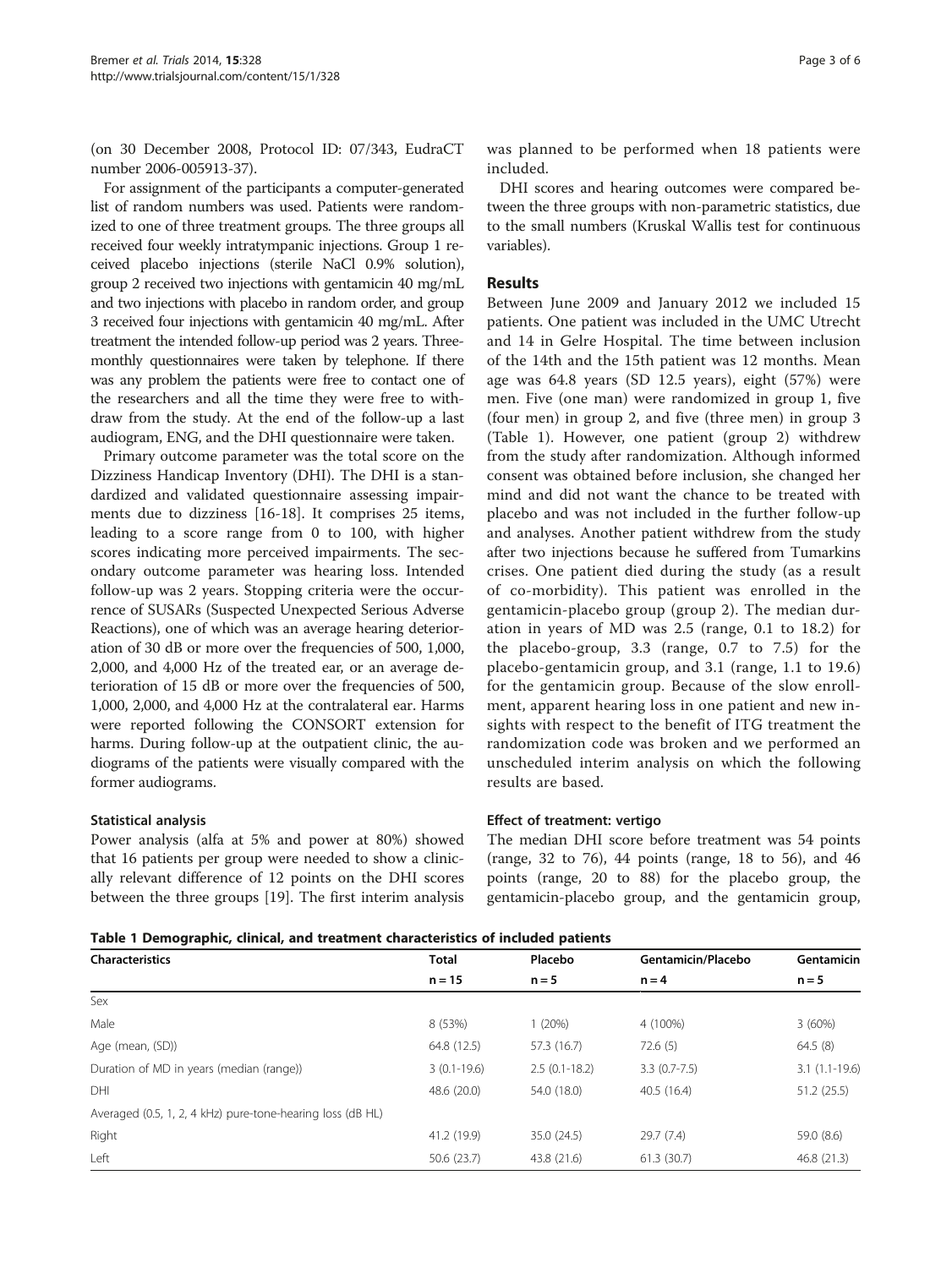respectively. At the time of the interim analysis the median DHI score for the placebo group was 24 points (range, 4 to 34, decrease of 20 points), for the gentamicin-placebo group 34 points (range, 4 to 58, decrease of 10 points), and for the gentamicin group 5 points (range, 0 to 76, decrease of 41 points); the latter group showed the largest decrease in DHI score but this was not statistically significant  $(P > 0.5)$ .

#### Side-effect of treatment: hearing outcome

During follow-up, one patient had a hearing loss of 50 dB of the treated side averaged over the four frequencies which was more than the criterium of 30 dB. The interim analysis showed two more patients with a hearing loss of more than 30 dB. Both had an exceeding of the accepted threshold shift (30 dB) of approximately 5 dB. After breaking the randomization code, the patient with the PTA shift of 50 dB was enrolled in the gentamicin group. Of the patients with the minor exceeding, one was also enrolled in the gentamicin group and the other patient was enrolled in the placebo group. The mean increase in PTA threshold shift for the placebo group was 10 dB, for the gentamicinplacebo group 0.9 dB and for the gentamicin group 27.4 dB  $(P > 0.5)$ .

# **Discussion**

The present study was performed to assess a good dose regimen protocol for ITG therapy in patients suffering from Ménière's disease. Unfortunately, no conclusive statements can be made about this due to the fact that the study was ended prematurely and at that time too few patients have been included to make significant conclusions. However, our results indicate that there does seem to be efficacy of gentamicin treatment in comparison to placebo but the significant risk for hearing loss with four injections enervates these results.

The time between inclusion of the 14th patient and 15th patient was 12 months indicating a very slow enrolment. During that time a Cochrane Review was published which stated that ITG treatment was an effective and safe therapy for patients with Ménière's disease [\[6](#page-4-0)]. Also, a meta-analysis showed an effective and safe treatment with intratympanic steroids [[20\]](#page-5-0). Data monitoring committees have an ethical obligation to ensure that patients are offered effective treatment as soon as it is clear that an effective treatment is indeed available [[21](#page-5-0)]. Based on the slow enrollment, the suspicion of more hearing loss besides the noticed exceeding in PTA shift of one patient and together with the new scientific insights we decided to perform the unscheduled interim analysis over the 15 patients that had been included in our study until that time. The results of this interim analysis showed two other (minor) exceeding in PTA shift. This meant that the stopping criterion was reached and the study was ended. Because of this unexpected stop of the study full inclusion was not reached resulting in too small a sample size to support a strong external validity of our study. Clinicians should consider these results with caution [\[22\]](#page-5-0).

Retrospectively, visual determination of the audiograms was not sufficient because two of the three exceedings of the criteria for hearing loss were only noticed after the unscheduled interim analysis. If, for example, the time courses of hearing loss are calculated during outpatient clinic visits, also a small exceeding in accepted hearing loss is noticed. Two of the three patients were enrolled in the gentamicin group so the PTA threshold shifts were probably the result of the cochleotoxicity of gentamicin. The third patient was enrolled in the placebo group so in this case the MD itself instead of the ototoxicity of gentamicin may have caused the PTA threshold shift; the natural course of Ménière's disease eventually leads to a sensorineural hearing loss of approximately 50 dB [[1\]](#page-4-0). The two patients of the gentamicin group are content with their treatment as indicated by a strong reduced DHI score. One other patient suffered from residual Ménière's attacks with Tumarkins crises after four injections and withdrew from the study. This patient was enrolled in the placebo group, so the cause of the crises was MD itself and not gentamicin treatment. Subsequently, this patient received one injection with gentamicin in the outpatient clinic (outside the scope of this study) with satisfying results. We assessed the stopping criteria for hearing loss for the PTA threshold shift at 30 dB averaged over the four frequencies. Maybe some MD patients will accept the chance of hearing loss as they are eager to be treated for their main problem, that is, disabling vertigo attacks. So maybe the determined stopping criterion for hearing loss can be augmented in future studies.

The difficulty of recruiting enough Ménière subjects for a 2-year follow-up period with adherence to the 1995 AAO-HNS guidelines for reporting is well known. There is also a certain placebo effect when treating patients with MD. This was the reason that this RCT contained a placebo group. Frequently, this discouraged patients to participate in the trial since they did not want to receive placebo instead of gentamicin. These patients suffered from recalcitrant MD, with a great morbidity, and they demanded a 'real' treatment and did not accept the risk to get treated with placebo. For this reason, studies have been performed where two treatment modalities (for example, intratympanic gentamicin vs. dexamethason or prednison) are being compared [\[23,24](#page-5-0)]. The latter study implicated less efficacy of prednison compared to ITG injections without a difference in hearing level. A lowdose protocol can be used [[25-27\]](#page-5-0), administrating just one or two gentamicin injections with a similar effectiveness for vertigo control and with a lower risk for major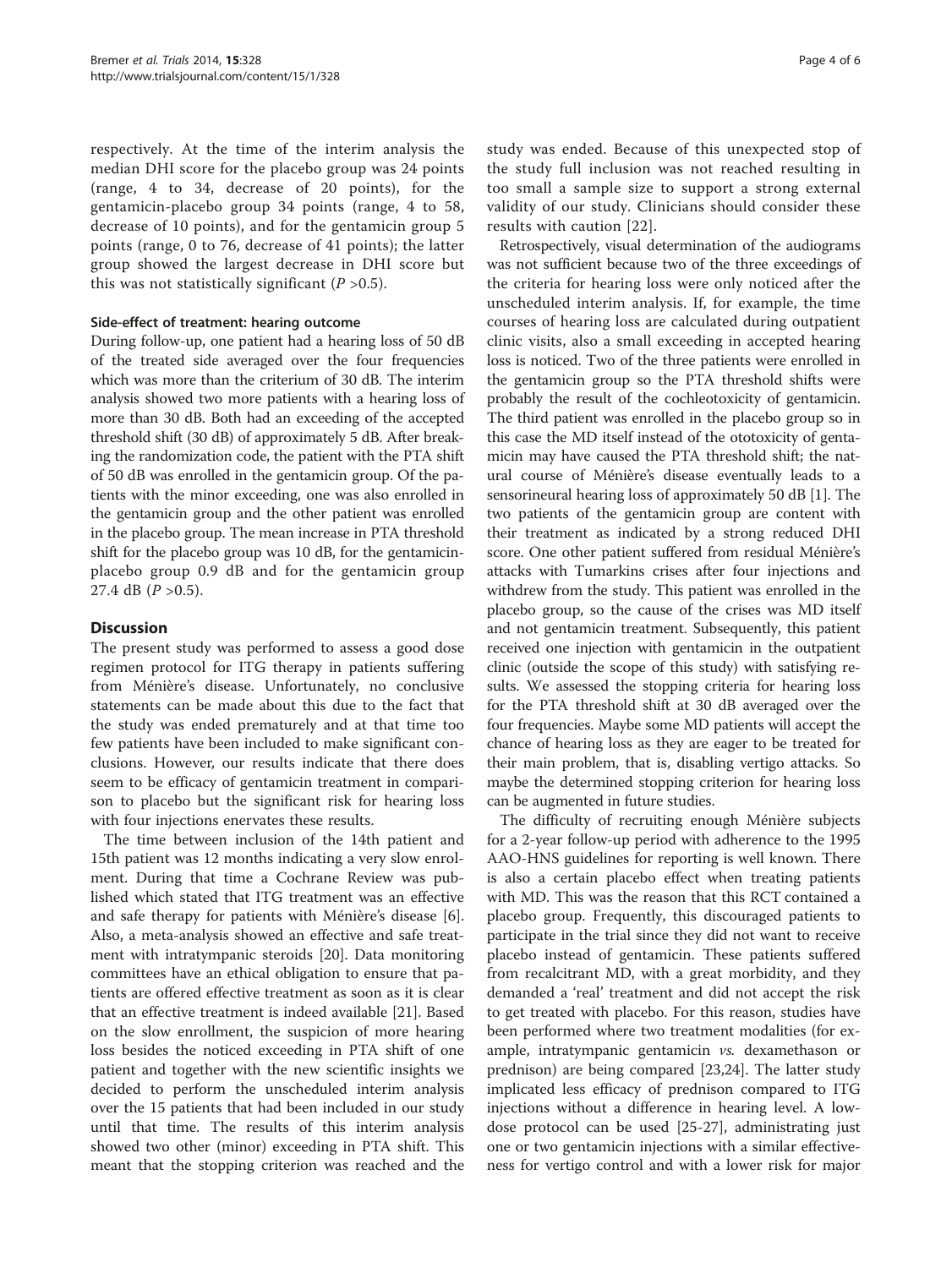<span id="page-4-0"></span>side-effects (that is, hearing loss and a prolonged period of imbalance after treatment) as compared with high-dose protocol [10]. But there are limitations on the latter study regarding the variability in the total dosage of gentamicin delivered (2.4 to 720 mg). Wasson et al. [[28](#page-5-0)] indicated efficacy of ITG also in the longer term (mean, 17 years and 3 months).

# Conclusion

The known inherent risk of gentamicin treatment induced hearing loss was also present in our study. Due to a slow enrollment of patients into our study and recent new clinical insights into the role and treatment benefits of ITG in MD patients we terminated our study prematurely. We performed an interim analysis that revealed a potential SUSAR that we reported to our Medical Ethical Committee. This interim analysis did show some efficacy of four injections of gentamicin compared with placebo. Important consideration beside its potential benefit is the risk to perceptive hearing loss. To adapt a placebo controlled study design, now that the reports in literature show effectiveness for ITG seems unethical. [6,[20,28\]](#page-5-0). However, a randomized controlled trial on dose regimens still has to be performed because of the lack of consensus on the intratympanic dose of gentamicin that needs to be used to have the best balanced result between vertigo reduction and hearing preservation.

#### Trial status

At the time of submission, 31% of the participants have been included in the trial.

#### Abbreviations

AAO-HNS: American Academy of Otolaryngology - Head and Neck Surgery; dB: Decibel; DHI: Dizziness Handicap Inventory; ENG: Electronystogram; MD: Ménière's disease; NaCl: Natrium chloride; PTA: Pure tone audiometry; RCT: Randomized controlled trial; SD: Standard deviation; SUSARs: Suspected unexpected serious adverse reactions; UMCU: University Medical Center Utrecht.

#### Competing interests

The authors declare that they have no competing interests.

#### Authors' contributions

HB participated in coordination of the study, analysis, and drafting of the manuscript. IvR participated in the design of the study and in patient care, critical revision, and final approval of the manuscript. BP helped with the design of the study and critical revision and final approval of the manuscript. CC helped with the follow-up of patients, data management, and communication with the medical ethical committee and final approval of the manuscript. IS and HZL helped with data analysis, critical revision, and final approval of the manuscript. PvB helped with patient care and follow-up, and critical revision and final approval of the manuscript. WG and SK helped with coordination and contact with the medical ethical committee, and critical revision and final approval of the manuscript. TB helped with patient care, study design, analysis, and drafting of the manuscript. All authors read and approved the final manuscript.

#### Acknowledgments

The authors thank the staff of the Apeldoorn Dizziness Center who assisted in contacting the patients for follow-up information. There was no source of funding for this study.

#### Author details

<sup>1</sup>Department of Otorhinolaryngology, University Medical Center Utrecht, Heidelberglaan 100, Room G.02.531, Utrecht 3584 CX, The Netherlands. <sup>2</sup> Brain Center Rudolf Magnus, University Medical Center, Utrecht, The Netherlands. <sup>3</sup>Department of Otorhinolaryngology, Gelre Ziekenhuizen Apeldoorn, Apeldoorn, The Netherlands. <sup>4</sup>Department of Biometry, Gelre Ziekenhuizen Apeldoorn, Apeldoorn, The Netherlands. <sup>5</sup>Department of Otorhinolaryngology, Erasmus Medical Center/ Sophia Children's Hospital, Rotterdam, The Netherlands.

#### Received: 13 November 2013 Accepted: 2 July 2014 Published: 18 August 2014

#### References

- 1. Minor LB, Schessel DA, Carey JP: Ménière's disease. Curr Opin Neurol 2004, 17:9–16.
- 2. Bremer HG, de Groot JC, Versnel H, Klis SF: Combined administration of kanamycin and furosemide does not result in loss of vestibular function in Guinea pigs. Audiol Neurootol 2012, 17:25–38.
- 3. Blakley BW: Clinical forum: a review of intratympanic therapy. Am J Otol 1997, 18:520–531.
- 4. Pender DJ: Gentamicin tympanoclysis: effects on the labyrinthine sensory cells. Laryngoscope 2003, 113:343–348.
- 5. Lii M, Ding D, Zheng XY, Salvi R: Vestibular destruction by slow infusion of gentamicin into semicircular canals. Acta Otolaryngol Suppl 2004, 552:35–41.
- 6. Pullens B, van Benthem PP: Intratympanic gentamicin for Ménière's disease or syndrome. Cochrane Database Syst Rev 2011, 16, CD008234.
- 7. Atlas JT, Parnes LS: Intratympanic gentamicin titration therapy for intractable Meniere's disease. Am J Otol 1999, 20:357–363.
- 8. Atlas J, Parnes LS: Intratympanic gentamicin for intractable Meniere's disease: 5-year follow-up. J Otolaryngol 2003, 32:288–293.
- 9. Carey J: Intratympanic gentamicin for the treatment of Meniere's disease and other forms of peripheral vertigo. Otolaryngol Clin North Am 2004, 37:1075–1090.
- 10. Chia SH, Gamst AC, Anderson JP, Harris JP: Intratympanic gentamicin therapy for Ménière's disease: a meta-analysis. Otol Neurotol 2004, 25:544–552.
- 11. Cohen-Kerem R, Kisilevsky V, Einarson TR, Kozer E, Koren G, Rutka JA: Intratympanic gentamicin for Menière's disease: a meta-analysis. Laryngoscope 2004, 114:2085–2091.
- 12. Diamond C, O'Connell DA, Hornig JD, Liu R: Systematic review of intratympanic gentamicin in Meniere's disease. J Otolaryngol 2003, 32:351–361.
- 13. Nedzelski JM, Chiong CM, Fradet G, Schessel DA, Bryce GE, Pfleiderer AG: Intratympanic gentamicin instillation as treatment of unilateral Menière's disease: update of an ongoing study. Am J Otol 1993, 14:278–282.
- 14. Stokroos R, Kingma H: Selective vestibular ablation by intratympanic gentamicin in patients with unilateral active Ménière's disease: a prospective, double-blind, placebo-controlled, randomized clinical trial. Acta Otolaryngol 2004, 124:172-175.
- 15. Postema RJ, Kingma CM, Wit HP, Albers FW, Van Der Laan BF: Intratympanic gentamicin therapy for control of vertigo in unilateral Menire's disease: a prospective, double-blind, randomized, placebocontrolled trial. Acta Otolaryngol 2008, 128:876–880.
- 16. Jacobson GP, Newman CW: The development of the dizziness handicap inventory. Arch Otolaryngol Head Neck Surg 1990, 116:424–427.
- 17. Vereeck L, Truijen S, Wuyts F, Van De Heyning PH: Test-retest reliability of the Dutch version of the dizziness handicap inventory. B-ENT 2006, 2:75–80.
- 18. Vereeck L, Truijen S, Wuyts FL, Van De Heyning PH: The dizziness handicap inventory and its relationship with functional balance performance. Otol Neurotol 2007, 28:87–93.
- 19. Albera R, Ciuffolotti R, Di Cicco M, De Benedittis G, Grazioli I, Melzi G, Mira E, Pallestrini E, Passali D, Serra A, Vicini C: Double-blind, randomized, multicenter study comparing the effect of betahistine and flunarizine on the dizziness handicap in patients with recurrent vestibular vertigo. Acta Otolaryngol 2003, 123:588–593.